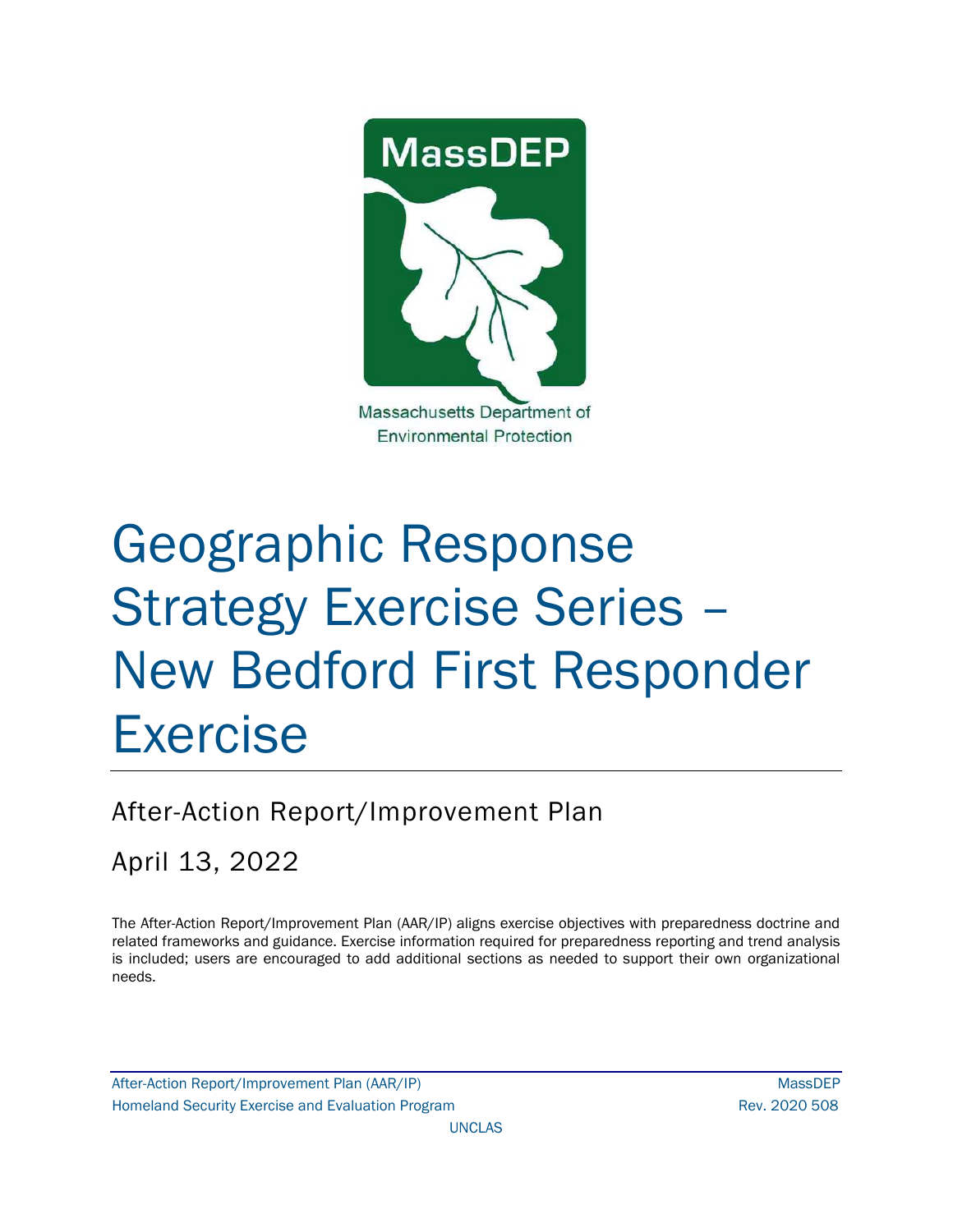# EXERCISE OVERVIEW

| <b>Exercise Name</b>                         | 2022 New Bedford First Responder Exercise                                                                                                                                                                                                                                                                                                                                                                                                                                                                                                                                                                                                                                                                                                                      |
|----------------------------------------------|----------------------------------------------------------------------------------------------------------------------------------------------------------------------------------------------------------------------------------------------------------------------------------------------------------------------------------------------------------------------------------------------------------------------------------------------------------------------------------------------------------------------------------------------------------------------------------------------------------------------------------------------------------------------------------------------------------------------------------------------------------------|
| <b>Exercise Dates</b>                        | April 13, 2022                                                                                                                                                                                                                                                                                                                                                                                                                                                                                                                                                                                                                                                                                                                                                 |
| <b>Scope</b>                                 | This is a full-scale exercise, planned for approximately 6 hours in New Bedford Harbor. Exercise<br>play is limited to New Bedford Harbor in the vicinity of the New Bedford Marine Commerce<br>Terminal and the adjacent shorelines.                                                                                                                                                                                                                                                                                                                                                                                                                                                                                                                          |
| <b>Focus Area(s)</b>                         | Prevention, Protection, Response                                                                                                                                                                                                                                                                                                                                                                                                                                                                                                                                                                                                                                                                                                                               |
| <b>Capabilities</b>                          | Environmental Response/Health and Safety, Operational Coordination, Operational<br>Communications.                                                                                                                                                                                                                                                                                                                                                                                                                                                                                                                                                                                                                                                             |
| <b>Objectives</b>                            | Objective 1: Demonstrate the ability to deploy oil spill equipment from one or more MassDEP<br>pre-positioned oil spill response trailers utilizing common Geographic Response Strategy (GRS)<br>tactics.<br>Objective 2: Demonstrate the ability to assemble a spill response organization utilizing Incident<br>Command System (ICS) principles through execution of an Incident Briefing (ICS 201) and<br>implementation of on-site incident management and tactical operations.<br>Objective 3: Demonstrate the ability to effectively communicate between multiple local, state,<br>and federal agencies including fire departments, police departments, harbormasters, and other<br>state and federal first responders using VHF and UHF communications. |
| <b>Threat or Hazard</b>                      | Discharge of oil into a navigable waterway                                                                                                                                                                                                                                                                                                                                                                                                                                                                                                                                                                                                                                                                                                                     |
| <b>Scenario</b>                              | An oil spill has occurred that threatens New Bedford Harbor. The New Bedford Fire Department<br>and New Bedford PD/Harbormaster will utilize various common Geographic Response Strategy<br>(GRS) tactics to protect sensitive resources in New Bedford Harbor and the surrounding area.                                                                                                                                                                                                                                                                                                                                                                                                                                                                       |
| <b>Sponsor</b>                               | Massachusetts Department of Environmental Protection (MassDEP)                                                                                                                                                                                                                                                                                                                                                                                                                                                                                                                                                                                                                                                                                                 |
| <b>Participating</b><br><b>Organizations</b> | Participating organizations will include:<br>New Bedford Fire Department (NBFD)<br>New Bedford PD/Harbormaster (NBPD)<br>$\bullet$<br>New Bedford Port Authority (NBPA)<br>$\bullet$<br>Massachusetts Department of Environmental Protection (MassDEP)<br>Massachusetts Department of Marine Fisheries (MassDMF)<br>U.S. Coast Guard Sector Southeastern New England (USCG)<br>Moran Environmental Recovery (MER)<br>Nuka Research<br>Note: See Appendix B for participant count                                                                                                                                                                                                                                                                               |
| <b>Point of Contact</b>                      | Julie Hutcheson, Marine Oil Spill Program Coordinator<br>Massachusetts Department of Environmental Protection<br>Oil Spill Prevention and Response Program<br>1 Winter St.<br>Boston, MA 02108<br>(617) 366-7424<br>julie.hutcheson@mass.gov                                                                                                                                                                                                                                                                                                                                                                                                                                                                                                                   |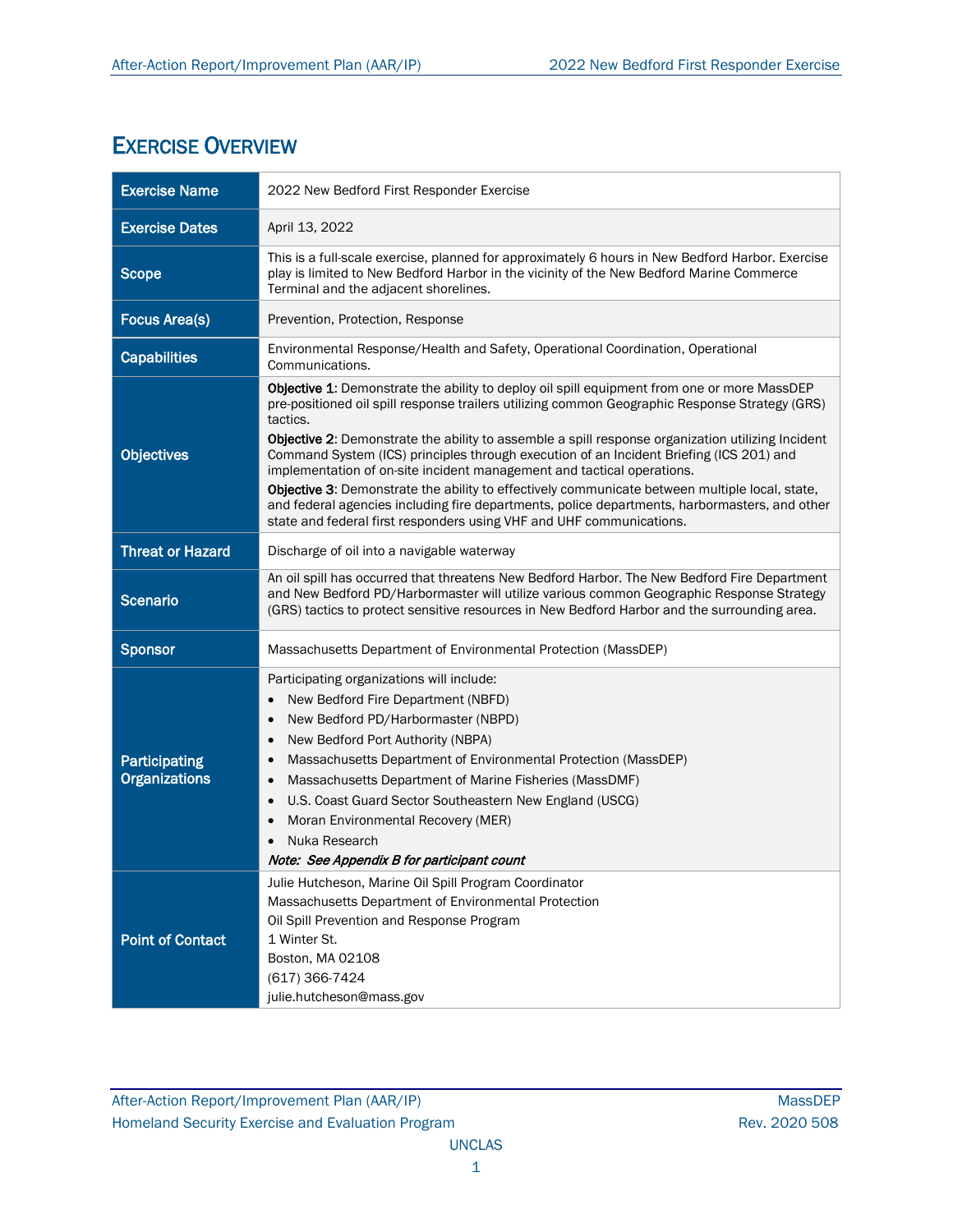First Responders practice assembling anchor systems First Responders learn about shoreside and passive recovery





Photos courtesy of Nuka Research

First responders practice assembling the boom Shore team assembles the boom prior to deployment for a



Photos courtesy of Nuka Research

After-Action Report/Improvement Plan (AAR/IP) MassDEP Homeland Security Exercise and Evaluation Program **Rev. 2020 508** Rev. 2020 508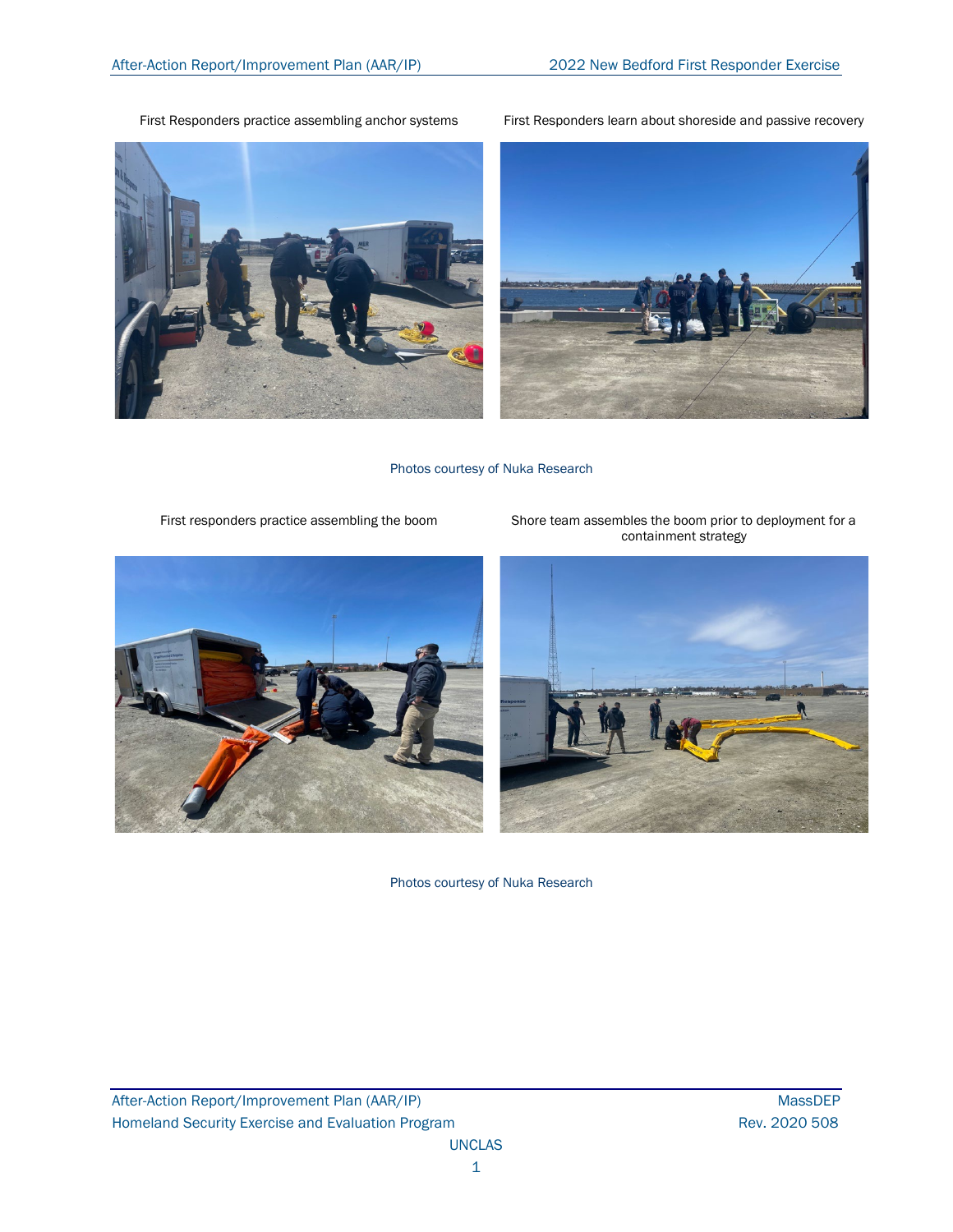#### Shore team supports and assists with on-water boom deployment



NBFD MARINE 38 begins towing boom to implement dockside containment boom strategy



Photos courtesy of Nuka Research



NBFD MARINE 6 secures containment boom along seawall



NBFD and NB Harbormaster vessels work together to place containment boom around a vessel at a mooring

Photos courtesy of Nuka Research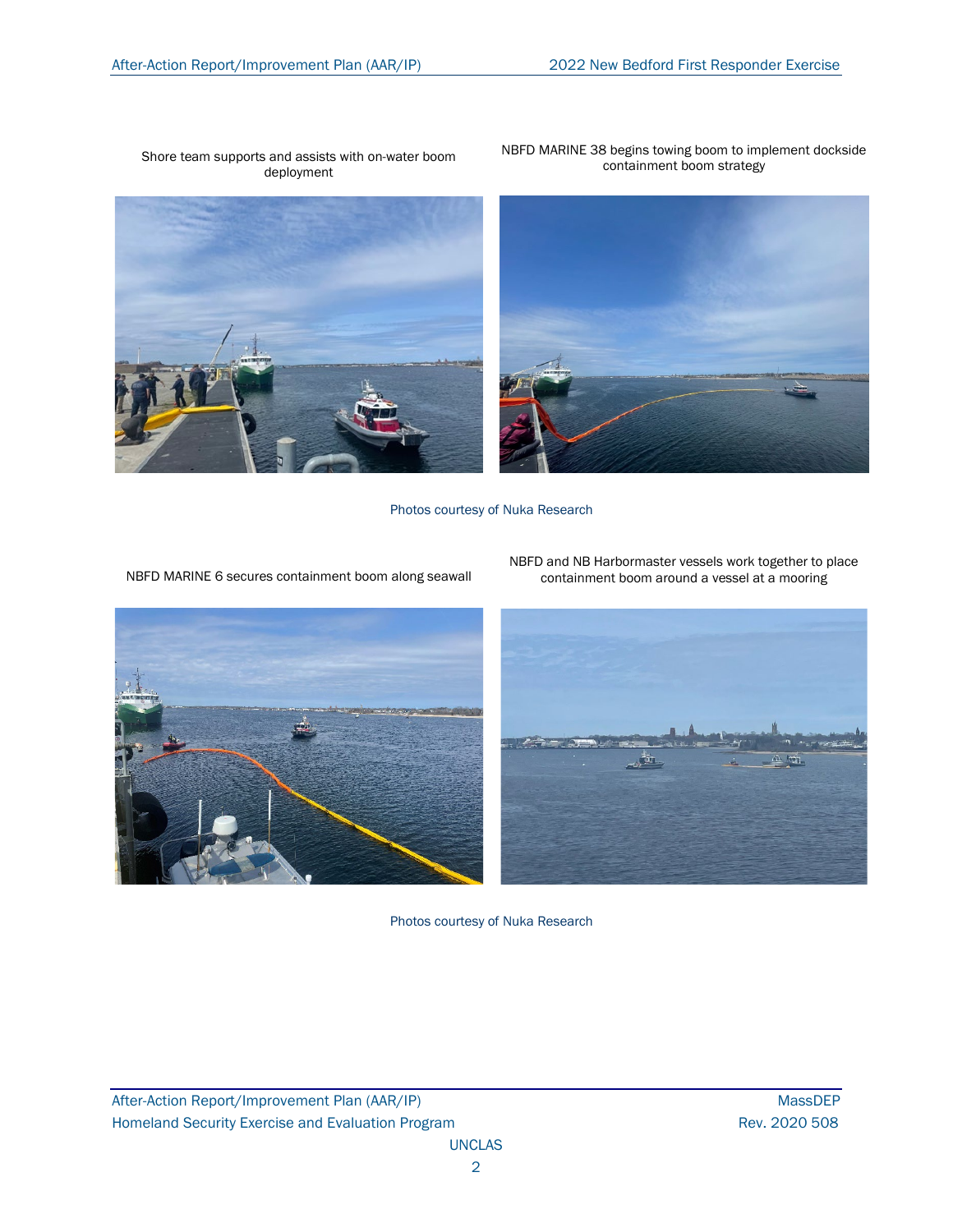

Figure 1. Exercise Tactics Map

After-Action Report/Improvement Plan (AAR/IP) MassDEP Homeland Security Exercise and Evaluation Program **Rev. 2020 508** Rev. 2020 508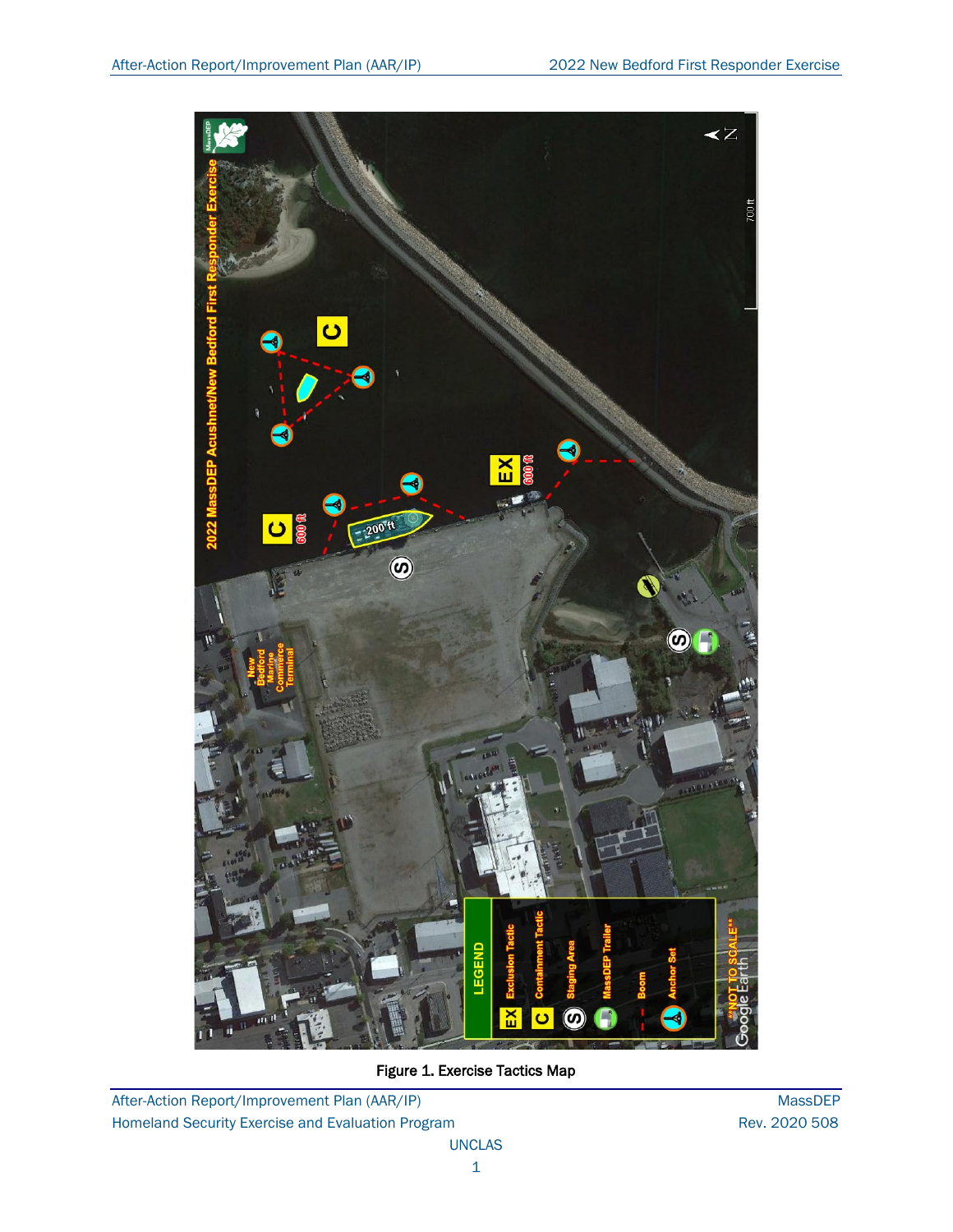## ANALYSIS OF CAPABILITIES

Aligning exercise objectives and capabilities provides a consistent taxonomy for evaluation that transcends individual exercises to support preparedness reporting and trend analysis. Table 1 includes the exercise objectives, aligned capabilities, and performance ratings for each capability as observed during the exercise and determined by the evaluation team.

| <b>Objective</b><br><b>Capability</b>                                                                                                                                                                                                                                       |                                                | <b>Performed</b><br>without<br><b>Challenges</b><br>(P) | <b>Performed</b><br>with Some<br><b>Challenges</b><br>(S) | <b>Performed</b><br>with Major<br><b>Challenges</b><br>(M) | <b>Unable to</b><br>be<br><b>Performed</b><br>(U) |
|-----------------------------------------------------------------------------------------------------------------------------------------------------------------------------------------------------------------------------------------------------------------------------|------------------------------------------------|---------------------------------------------------------|-----------------------------------------------------------|------------------------------------------------------------|---------------------------------------------------|
| Demonstrate the ability to<br>deploy oil spill equipment from<br>one or more MassDEP pre-<br>positioned oil spill response<br>trailers utilizing common<br>Geographic Response Strategy<br>(GRS) tactics.                                                                   | Environmental<br>Response/Health and<br>Safety |                                                         | $\mathbf S$                                               |                                                            |                                                   |
| Demonstrate the ability to<br>assemble a spill response<br>organization utilizing Incident<br>Command System (ICS)<br>principles through execution of<br>an Incident Briefing (ICS 201)<br>and implementation of on-site<br>incident management and<br>tactical operations. | Operational<br>Coordination                    |                                                         | S                                                         |                                                            |                                                   |
| Demonstrate the ability to<br>effectively communicate<br>between multiple local, state,<br>and federal agencies including<br>fire, police and harbormaster<br>departments using VHF and UHF<br>communications<br>Ratings Definitions:                                       | Operational<br>Communications                  |                                                         | S                                                         |                                                            |                                                   |

Performed without Challenges (P): The targets and critical tasks associated with the core capability were completed in a manner that achieved the objective(s) and did not negatively impact the performance of other activities. Performance of this activity did not contribute to additional health and/or safety risks for the public or for emergency workers, and it was conducted in accordance with applicable plans, policies, procedures, regulations, and laws.

Performed with Some Challenges (S): The targets and critical tasks associated with the core capability were completed in a manner that achieved the objective(s) and did not negatively impact the performance of other activities. Performance of this activity did not contribute to additional health and/or safety risks for the public or for emergency workers, and it was conducted in accordance with applicable plans, policies, procedures, regulations, and laws. However, opportunities to enhance effectiveness and/or efficiency were identified.

Performed with Major Challenges (M): The targets and critical tasks associated with the core capability were completed in a manner that achieved the objective(s), but some or all of the following were observed: demonstrated performance had a negative impact on the performance of other activities; contributed to additional health and/or safety risks for the public or for emergency workers; and/or was not conducted in accordance with applicable plans, policies, procedures, regulations, and laws.

Unable to be Performed (U): The targets and critical tasks associated with the core capability were not performed in a manner that achieved the objective(s).

### Table 1. Summary of Core Capability Performance

The following sections provide an overview of the performance related to each exercise objective and associated capability, highlighting strengths and areas for improvement.

After-Action Report/Improvement Plan (AAR/IP) NassDEP After-Action Report/Improvement Plan (AAR/IP) Homeland Security Exercise and Evaluation Program **Rev. 2020 508** Rev. 2020 508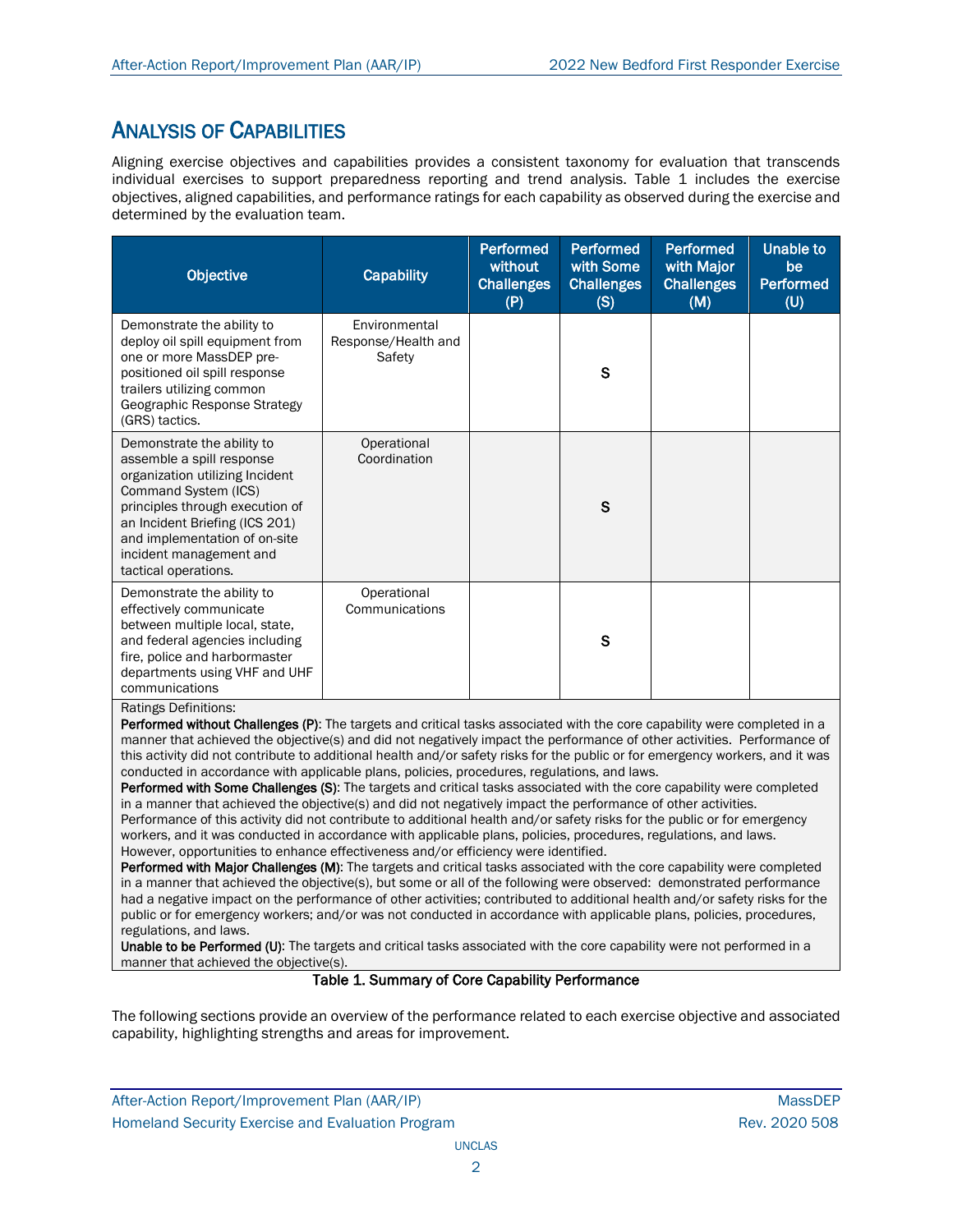## Capability: Environmental Response/Health and Safety

The strengths and areas for improvement for each capability aligned to this objective are described in this section.

Objective 1: Demonstrate the ability to deploy oil spill equipment from one or more MassDEP prepositioned oil spill response trailers utilizing common Geographic Response Strategy (GRS) tactics.

## Objective 1.1: Overview of Response Equipment

## *Associated Critical Tasks*

- Access Mass DEP Trailer
- Identify boom and sorbents
- Connect boom together
- Connect towing bridle to boom
- Connect components of marine and shoreside anchor systems together

## Objective 1.2: Basic Booming Operations

## *Associated Critical Tasks*

- Transfer boom and equipment between shore and vessel
- Transport and tow boom.
- Anchoring and Connecting boom to shore
- Safe vessel and crew operations.

## Objective 1.3: Implement Tactics in GRS

### *Associated Critical Tasks*

- Deploy Containment Boom Tactic around a vessel at Marine Terminal (300 ft)
- Deploy Containment Boom Tactic around a vessel at a mooring (150 ft)

## **Strengths**

The **partial capability level** can be attributed to the following strengths:

Strength 1: Participants were attentive during the classroom and hands-on training sessions, asking informed questions throughout and providing feedback, and were fully engaged and participatory in the hands-on equipment training.

**Strength 2:** Two booming evolutions were conducted as part of this exercise including containment booming around a vessel at a dock, pier, or wharf (300 ft), and containment booming around a vessel at a mooring (150 ft). Despite the relative inexperience of most participants, and the resulting challenges during some phases of on-water deployment evolutions (as noted below), participants were attentive to real-time instruction by exercise controllers, quickly overcoming these challenges, and effectively deployed both booming strategies.

## Areas for Improvement

The following areas require improvement to achieve the full capability level:

Area for Improvement 1: Personnel carrying out the containment booming of a vessel along the bulkhead experienced challenges in boom configuration including anchor placement and securing the boom to fixed points along the bulkhead.

After-Action Report/Improvement Plan (AAR/IP) MassDEP and the control of the control of the control of the control of the control of the control of the control of the control of the control of the control of the control of Homeland Security Exercise and Evaluation Program **Rev. 2020 508** Rev. 2020 508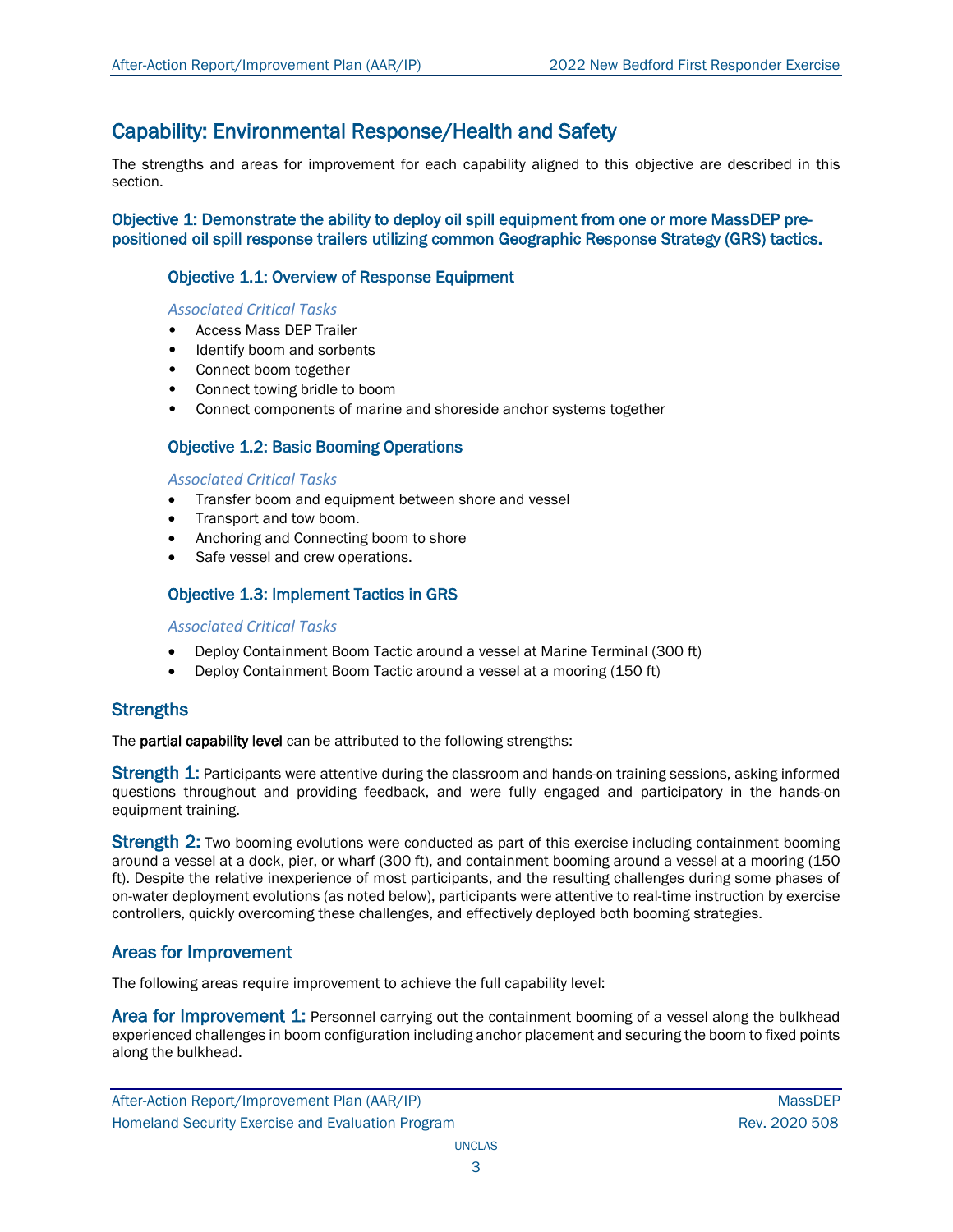Reference: MassDEP GRS Exercise Planning/Operations Brief Protocol

Analysis: While deploying the 300 ft containment boom section around a vessel alongside the Marine Terminal bulkhead, some vessel personnel had difficulty configuring the marine anchor systems (accounting for both the anchor line length and the water depth) so as to allow the boom section to maintain proper station around the vessel. Additional difficulty was encountered in trying to secure one end of the boom to a fixed point along the bulkhead though this could be attributed primarily to the configuration of the fixed fendering locations along the bulkhead and lack of adequate tie-off points. These challenges can be attributed to several factors, 1) unfamiliarity with the proper techniques used to deploy and anchor boom, 2) unclear objectives and associated tasks, 3) the general inexperience of most participants<sup>[1](#page-7-0)</sup> and, 4) the configuration of the Marine Terminal bulkhead (described below).

During the Hot Wash, exercise participants pointed out that while the two-dimensional tactics map that was available (both within the ICS 201 and as a poster-size briefing aid) was good, having a white board available would help to further expound on deployment techniques during the training phase and when the need arises to alter deployment plan during the operational phase. Conducting a more detailed visual pre-brief in the classroom would be helpful to better prepare all players with details on deployment intention/goals, understanding of anchoring needs and techniques, and a better understanding of vessel capabilities. After the deployments were completed, most participants indicated they had a much firmer grasp on all these concepts.

Participants also emphasized the value of this training during the Hot Wash and requested more frequent training be conducted.

The general configuration of the Marine Terminal bulkhead contributed somewhat to the initial challenges faced by on-water strike teams in deploying containment boom around the vessel moored alongside the bulkhead. The Marine Terminal bulkhead is configured with regularly spaced "insets" which are located approximately 6 ft down from ground level (with solid concrete extending down from ground level) then extending approximately 15 ft horizontally under the pier face where there is then a curved corrugated inset bulkhead. With this type of bulkhead configuration, any containment booming would have to completely surround a vessel.

## Capability: Operational Coordination

The strengths and areas for improvement for each capability aligned to this objective are described in this section.

Objective 2: Demonstrate the ability to assemble a spill response organization utilizing Incident Command System (ICS) principles through execution of an Incident Briefing (ICS 201) and implementation of on-site incident management and tactical operations

## Objective 2.1: Execute an Incident Brief (ICS 201)

### *Associated Critical Tasks*

- Assignments in ICS 201 followed/on-scene adjustments made
- Participants demonstrate command and control of exercise

## **Strengths**

The **partial capability level** can be attributed to the following strengths:

After-Action Report/Improvement Plan (AAR/IP) MassDEP and the control of the control of the control of the control of the control of the control of the control of the control of the control of the control of the control of Homeland Security Exercise and Evaluation Program **Rev. 2020 508** Rev. 2020 508

<span id="page-7-0"></span> $1$  the majority of personnel involved in this exercise were participating for the first time with most having little to no experience deploying boom and configuring marine anchoring systems as well as limited experience in small boat operation.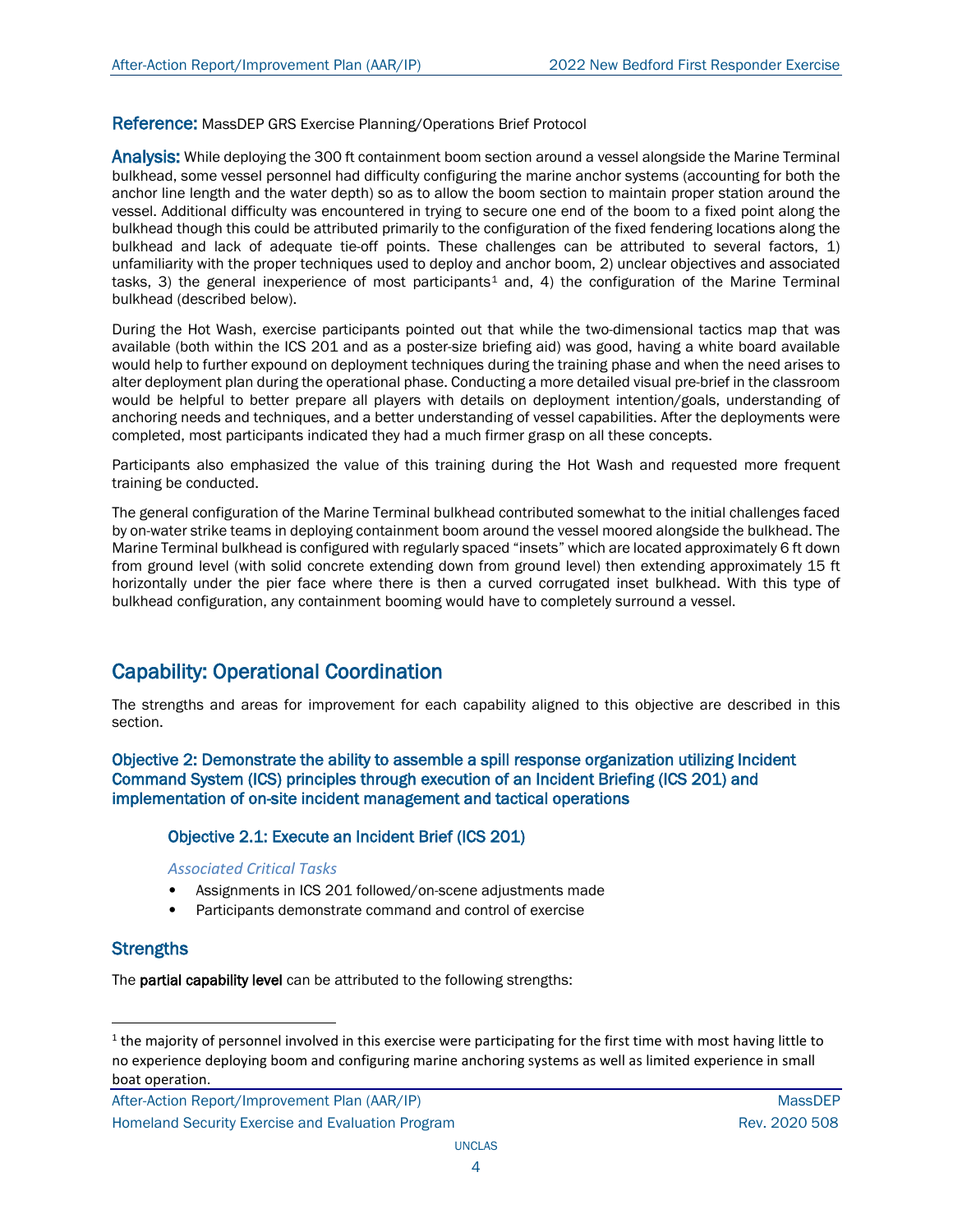Strength 1: Despite a lack of experience in overseeing on-water oil spill containment boom deployment operations, and being relatively new to the NBFD Marine Safety Division, the Incident Commander (IC) did an exceptional job managing a shoreside support strike team and multiple vessel strike teams in deploying both containment boom configurations.

Strength 2: All vessel strike teams worked well together, independently coordinating on-water activity and actively providing instruction as needed to less experienced vessel operators.

## Areas for Improvement

The following areas require improvement to achieve the full capability level:

Area for Improvement 1: Assignment of a Safety Officer

Reference: Exercise Plan, ICS 201

Analysis: Many shoreside strike team members were not initially wearing Personal Flotation Devices (PFD). A senior member of the NBFD recognized this as shoreside strike team members were preparing boom for deployment from the Marine Terminal bulkhead and instructed all participants to obtain and don PFDs. A Safety Officer was not identified or assigned which likely contributed to this oversight.

## Capability: Operational Communications

The strengths and areas for improvement for each capability aligned to this objective are described in this section.

Objective 3: Demonstrate the ability to effectively communicate between multiple local, state, and federal agencies including fire, police and harbormaster departments using VHF and UHF communications

## Objective 3.1: Effectively Communicate Using UHF/VHF Equipment

*Associated Critical Tasks*

- Create Communications Plan
- Communicate with other participants using UHF or VHF equipment

## **Strengths**

The partial capability level can be attributed to the following strengths:

Strength 1: Overall communication was enhanced due to the fact that NBFD and the Harbormaster staffs maintain a close working relationship during both emergency and non-emergency situations and work together on a routine basis during the myriad incidents that occur within the New Bedford/Fairhaven Harbor area and the Acushnet River. Command staff maintained clear and frequent communication with all strike teams and independently recognized the need to alter the deployment plan when necessary. All participating elements generally maintained clear and frequent communications throughout both boom deployment evolutions.

## Areas for Improvement

The following areas require improvement to achieve the full capability level:

Area for Improvement 1: Command Staff to vessel strike team communication.

After-Action Report/Improvement Plan (AAR/IP) NassDEP After-Action Report/Improvement Plan (AAR/IP) Homeland Security Exercise and Evaluation Program **Rev. 2020 508** Rev. 2020 508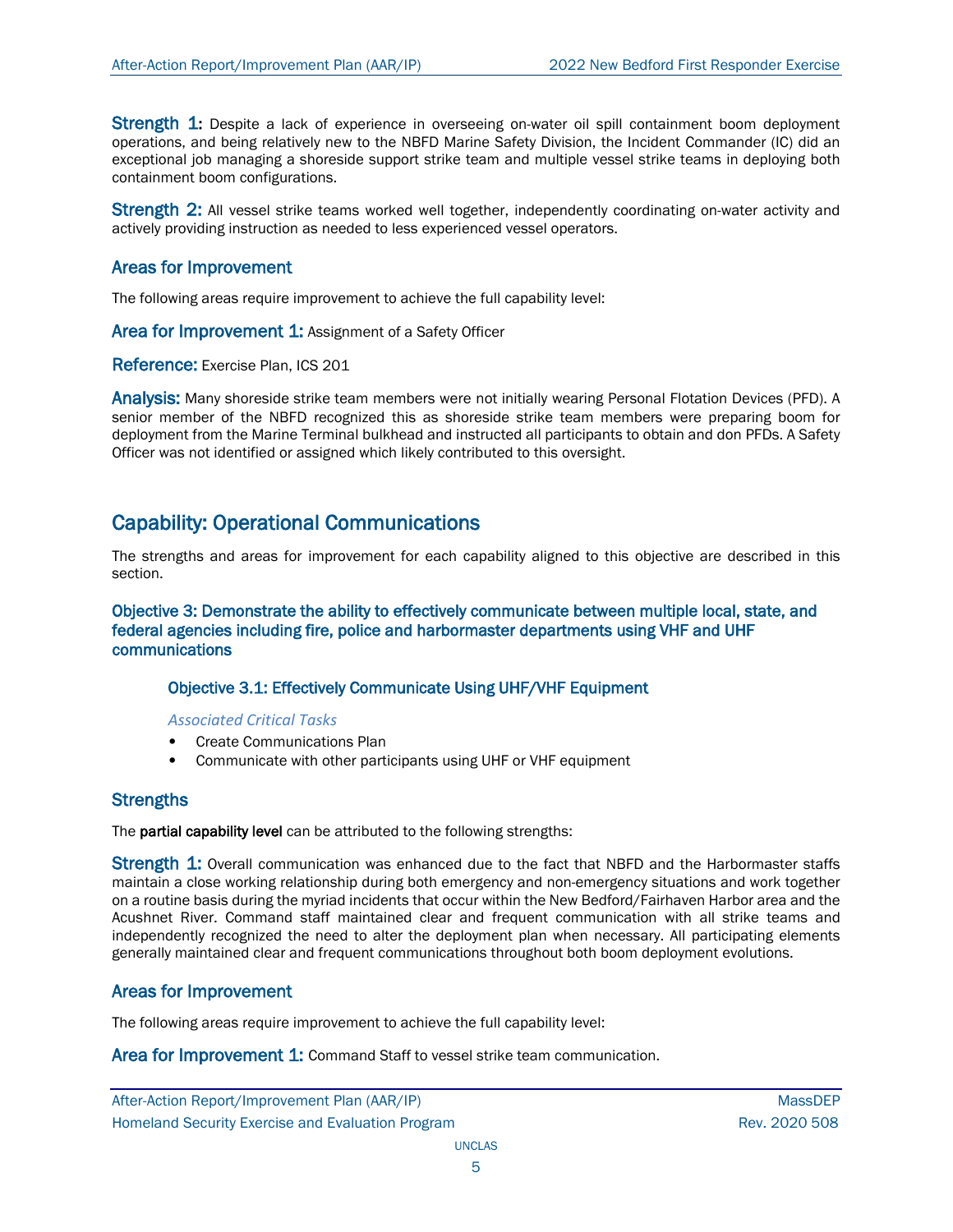## Reference: Exercise Plan, ICS 201

Analysis: While overall communication was good, during the early stages of on-water boom deployment, senior members of the command staff did have to instruct some vessel strike team personnel to don communication headsets to facilitate timely and accurate comms with the IC and shoreside strike team members. This could likely have been avoided had a more thorough comms brief been conducted, especially considering the relative inexperience of some of the participants in conducting on-water booming operations.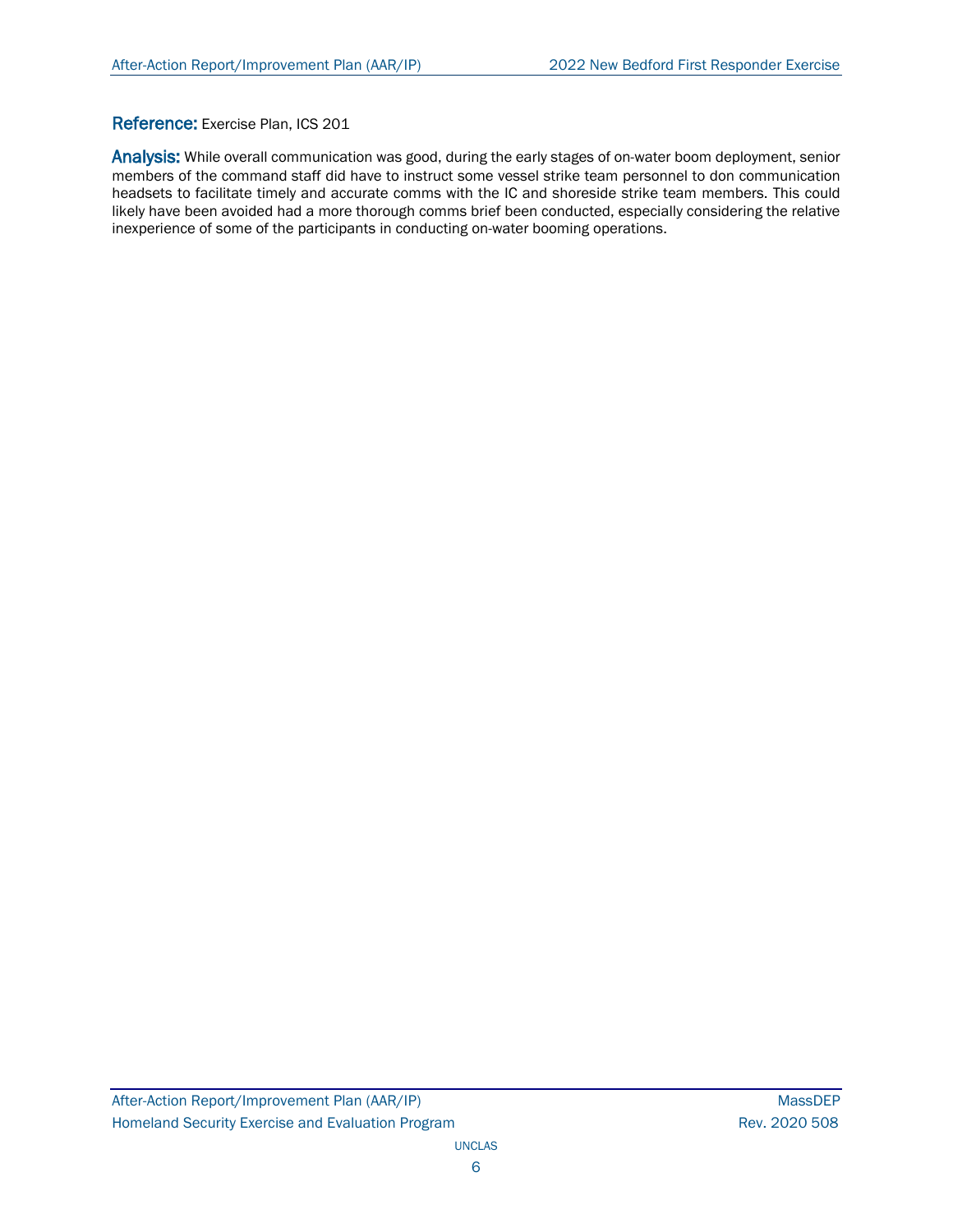# <span id="page-10-0"></span>**Appendix A:** IMPROVEMENT PLAN

This IP is developed specifically for MassDEP, MER, Nuka Research and the City of New Bedford, MA as a result of the MassDEP GRS Exercise conducted on April 13, 2022.

| <b>Capability</b>                                             | <b>Issue/Area for</b><br><b>Improvement</b>                                                                          | <b>Corrective Action</b>                                                                                                                                                                                                    | <b>Capability</b><br>Element <sup>2</sup> | Primary<br><b>Responsible</b><br><b>Organization</b> | <b>Organization POC</b> | <b>Start Date</b> | <b>Completion</b><br><b>Date</b> |
|---------------------------------------------------------------|----------------------------------------------------------------------------------------------------------------------|-----------------------------------------------------------------------------------------------------------------------------------------------------------------------------------------------------------------------------|-------------------------------------------|------------------------------------------------------|-------------------------|-------------------|----------------------------------|
| Capability 1:<br>Environmental<br>Response/Health<br>& Safety | 1. Understanding<br>and Execution of<br>booming and<br>anchoring<br>techniques and<br>overall exercise<br>objectives | Incorporate a more<br>detailed operations<br>brief into the<br>classroom portion of<br>the training<br>(including white<br>board procurement)<br>to review exercise<br>objectives and<br>associated activities<br>and tasks | Planning,<br>Training.<br>Execution       | Nuka Research                                        | M. Popovich             | 04/26/22          | 05/01/22                         |
| Capability 2:<br>Operational<br>Coordination                  | 2. Safety Officer<br>not assigned                                                                                    | Emphasize position<br>assignments during<br>each exercise's<br>training and<br>operational brief                                                                                                                            | Organization,<br>Execution                | Nuka Research                                        | M. Popovich             | 04/26/22          | 05/01/22                         |
| Capability 3:<br>Operational<br>Communications                | 3. All strike team<br>personnel did not<br>have proper<br>communication<br>devices                                   | Ensure all command<br>staff and strike team<br>personnel have<br>proper<br>communication<br>devices during<br>operational brief                                                                                             | Organization,<br>Execution                | Nuka Research                                        | M. Popovich             | 04/26/22          | 05/01/22                         |

 $2$  Capability Elements are: Planning, Organization, Equipment, Training, or Exercise

After-Action Report/Improvement Plan (AAR/IP) MassDEP<br>Homeland Security Exercise and Evaluation Program and the state of the state of the state of the state of the Rev. 2020 508

Homeland Security Exercise and Evaluation Program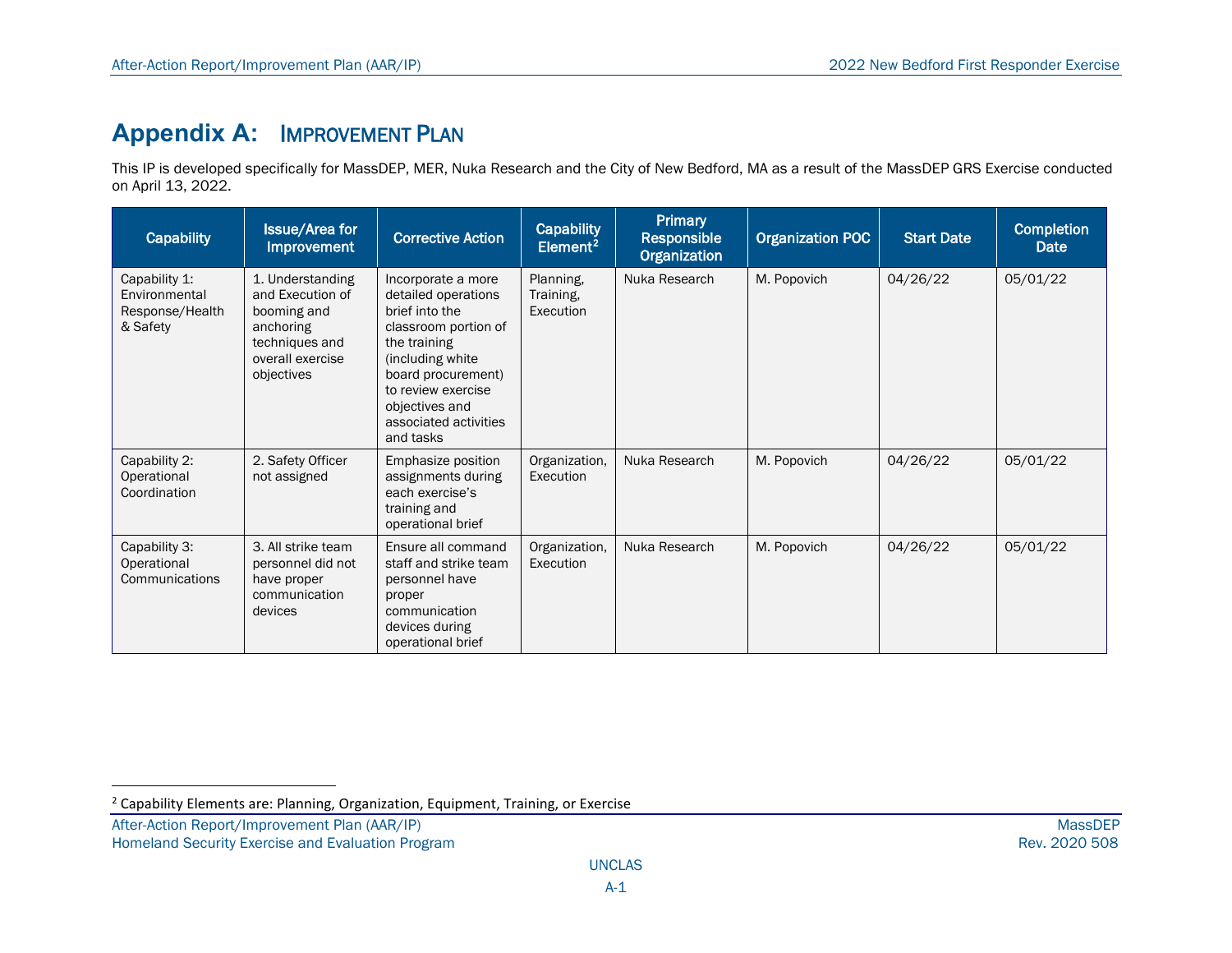# APPENDIX B: PARTICIPANTS & RESOURCES

| <b>Participating Organizations</b>                             |                          |  |  |  |
|----------------------------------------------------------------|--------------------------|--|--|--|
| City of New Bedford, MA                                        | <b>Participant Count</b> |  |  |  |
| New Bedford Fire Department                                    | 12                       |  |  |  |
| New Bedford Police Department/ Harbormaster                    | $\overline{2}$           |  |  |  |
| New Bedford Port Authority                                     | $\overline{2}$           |  |  |  |
| <b>TOWN PARTICIPANTS</b>                                       | 16                       |  |  |  |
| Federal                                                        |                          |  |  |  |
| United States Coast Guard Sector Southeastern New England      | $\overline{2}$           |  |  |  |
| State/Other                                                    |                          |  |  |  |
| Massachusetts Department of Environmental Protection (MassDEP) | 2                        |  |  |  |
| Massachusetts Department of Marine Fisheries                   | $\overline{2}$           |  |  |  |
| Nuka Research and Planning Group, LLC (contractor for MassDEP) | 3                        |  |  |  |
| Moran Environmental Recovery (contractor for MassDEP)          | $\overline{2}$           |  |  |  |
| <b>TOTAL</b>                                                   | 27                       |  |  |  |



After-Action Report/Improvement Plan (AAR/IP) MassDEP Homeland Security Exercise and Evaluation Program **Rev. 2020 508** Rev. 2020 508

UNCLAS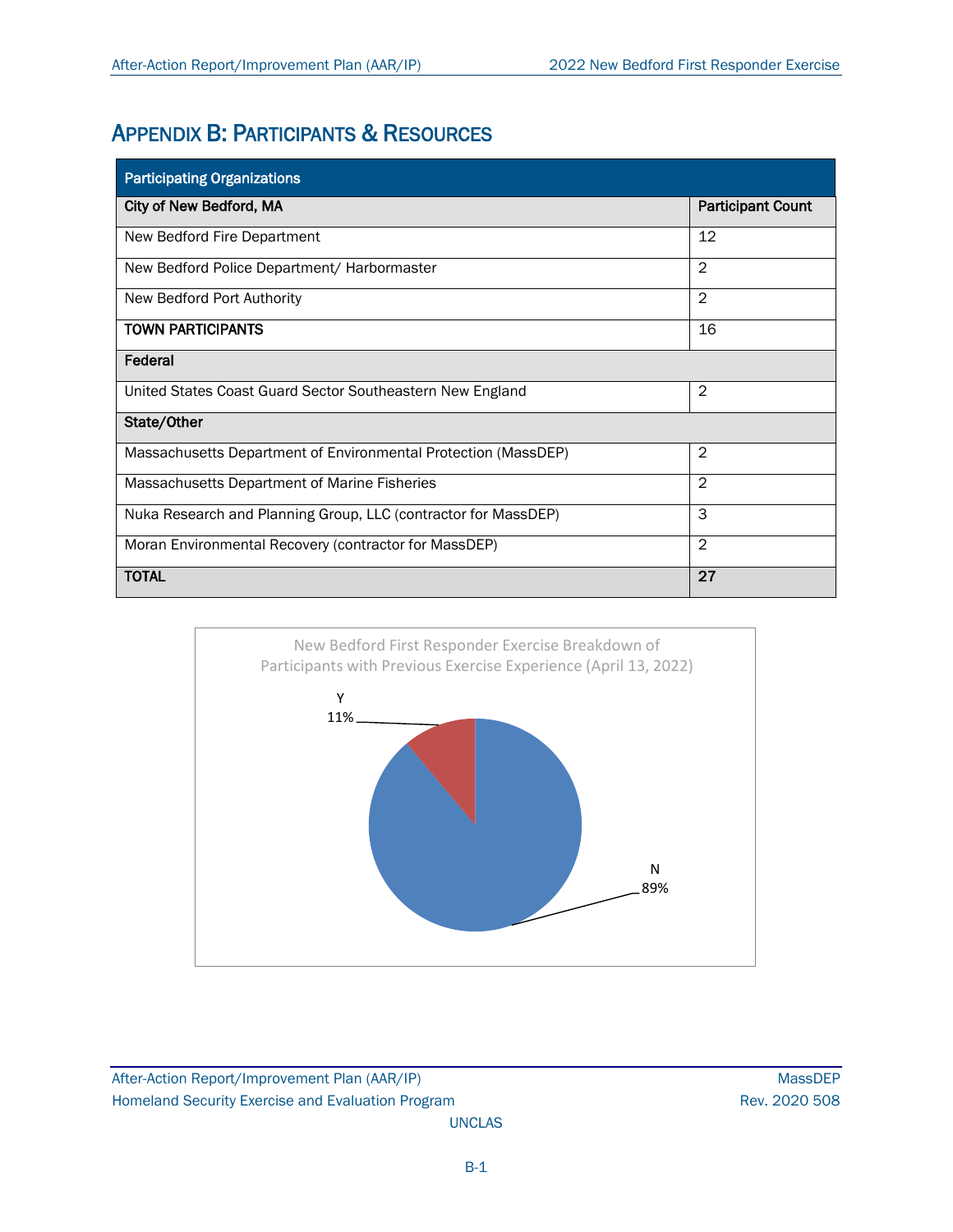| <b>Agency</b>     | <b>Resource</b>                                      | <b>Kind</b> | <b>Exercise Function</b>          |
|-------------------|------------------------------------------------------|-------------|-----------------------------------|
| New Bedford FD    | MARINE 38<br>Moose 38 ft                             | Vessel      | <b>Boom Deployment Support</b>    |
| New Bedford FD    | MARINE 6<br>Defender 15 ft                           | Vessel      | <b>Boom</b><br>Deployment/Support |
| New Bedford FD    | Oil Spill Response<br>Trailer                        | Equipment   | Boom Deployment                   |
| New Bedford FD    | Pump Truck                                           | Vehicle     | <b>Exercise Support</b>           |
| New Bedford PD/HM | <b>MARINE 1</b><br>Safeboat 27 ft                    | Vessel      | <b>Boom Demonstration</b>         |
| New Bedford PD/HM | <b>HARBORMASTER</b><br><b>Boston Whaler</b><br>27 ft | Vessel      | <b>Exercise Support</b>           |

UNCLAS